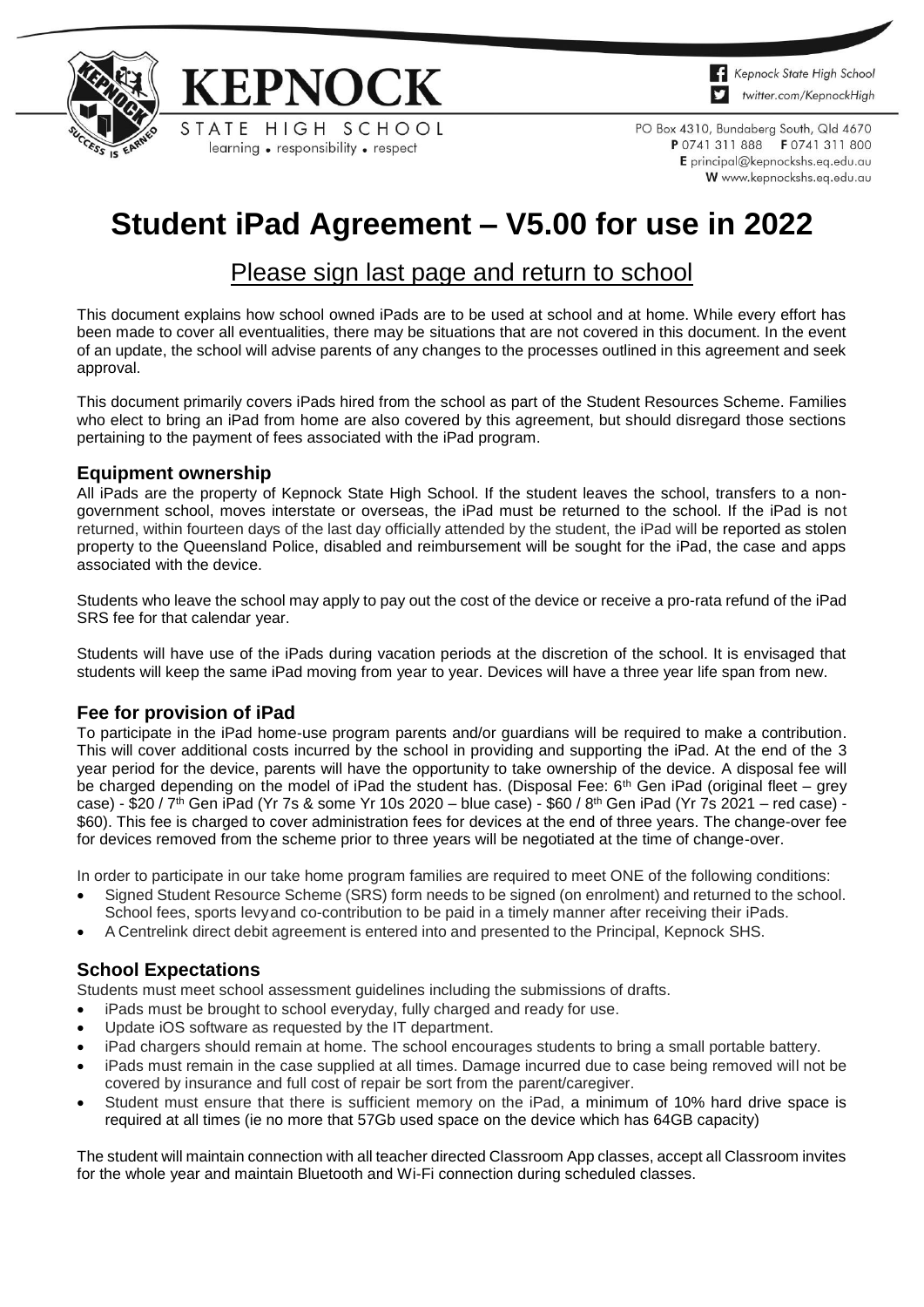#### **iPad care**

The student is responsible for taking care of and securing the iPad and accessories in accordance with school policy and guidelines.

2

Students may choose to personalise their iPad and/or supplied case, using contact adhesive, cut as a stencil. *Personalisation* should not be offensive, therefore "G" rated.

Liquid paper, permanent makers, or any *personalisation* that permanently marks the iPad and/or supplied case is not permitted.

Any Kepnock identification labels are not to be removed, covered or tampered with. A fee to replace may be charged if removed.

#### **Damage or loss of equipment – AppleCare+**

All iPads and batteries are covered by a manufacturer's warranty which covers manufacturing defects through normal usage.

In addition, all Kepnock iPads are covered by two years of AppleCare+. AppleCare+ provides up to two years of expert technical support and additional hardware coverage for iPad from Apple, including up to two incidents of accidental damage per year, each subject to a service fee of \$65 for iPad and is the responsibility of the parent. In addition, you'll get 24/7 priority access to Apple experts via chat or phone through [getsupport.apple.com.](https://getsupport.apple.com/DeepDive.action?locale=en_AU) Coverage begins on the original purchase date of the iPad.

AppleCare+ benefits are in addition to any legal rights provided by Australian consumer law. These fees are subject to change from Apple Australia.

There is no cover for loss/theft, negligence, abuse or malicious damage to the iPad. Parents/caregivers will be charged the full cost to replace lost, stolen and/or repairs to iPads not covered by AppleCare+.

Students will be required to replace lost or damaged chargers with Apple branded equipment when returning iPads to the school.

Costs incurred by the school for the repair or replacement of devices may be charged by the school as an excess to parents. The school may take steps to recoup the \$65 service fee if a student damages another student's device. In the event of non-compliance of agreed responsibilities, schools may review the student's continued participation in the take-home program.

Any software or hardware issues, vandalism, damage, loss or theft of the iPad must be reported immediately to the school.

Please refer to the iPad page on Kepnock's website for more information about how to make a claim.

#### **Theft and loss**

In case of loss or theft it is important that the school be notified as quickly as possible so an attempt to have the device the device recovered. There is paperwork for the student/parent/caregiver to complete. Parents also need to report the lost/stolen iPad to the police (please see our website for further details).

It is important that the 'crime report number' is provided to the school:

#### **Data security**

Students must understand the importance of backing up data securely. Should a hardware or software fault develop, assignment work that has taken a considerable time to prepare may be lost.

The student is responsible for the backup of all data on their iPad into their Student OneDrive account.

They are also able to save data locally to the iPad for use away from the school network. The backup of this data is the responsibility of the student.

Students should also be aware that, in the event that any repairs need to be carried out the contents of the iPad may be deleted and the device reformatted. All data will be lost.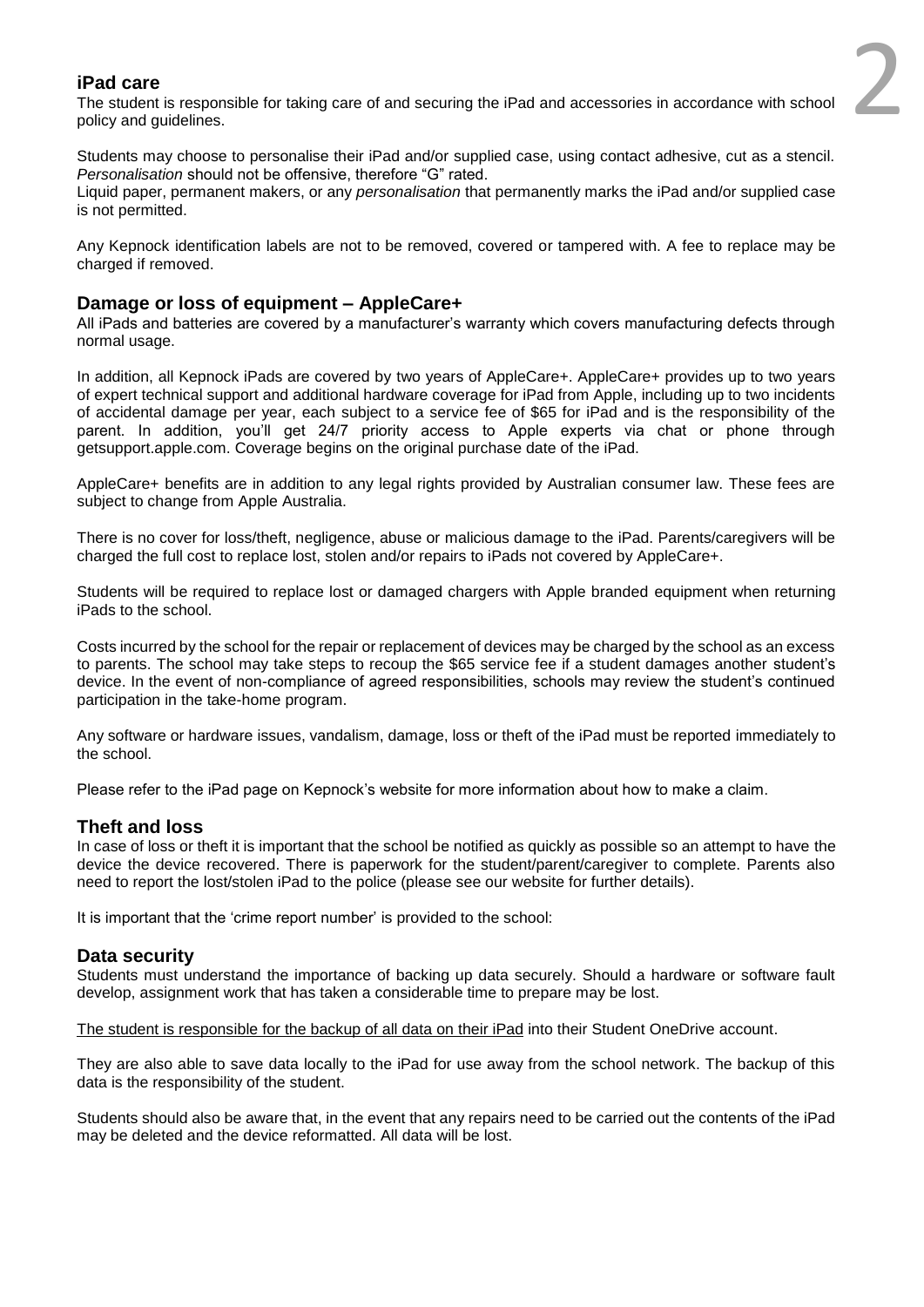# 3

#### **Acceptable device and internet use**

Upon enrolment in a Queensland Government school, parental or guardian permission is sought to give the student(s) access to the internet, based upon the policy contained within the school's enrolment forms.

This policy also forms part of this Student iPad Agreement. The acceptable-use conditions apply to the use of the iPad and internet both on and off the school grounds.

Communication through internet and online communication services must comply with the Schoolwide Positive Behaviour Plan available on the school website.

There are a few conditions that students should adhere to; students should not:

- create, participate in or circulate content that attempts to undermine, hack into and/or bypass the hardware and/or software security mechanisms that are in place.
- disable settings for virus protection, spam and/or internet filtering that have been applied as part of the school standard.
- use unauthorised programs and intentionally download unauthorised software, graphics or music.
- intentionally damage or disable iPad/ computers, computer systems or Department of Education networks.
- use the iPad for unauthorised commercial activities, political lobbying, online gambling or any unlawful purpose.

Students are only permitted to access the internet at school via the school network. This internet connection is filtered and monitored by the Department. Students are not permitted to bring in or use external mobile data sources (eg mobile phones) and access the internet.

Note: Students' use of internet and online communication services can be audited and traced to the account of the user.

#### **Passwords**

iPads should be locked with the student's fingerprint – this is the most secure form of security. Students must not disable this setting.

Network passwords must not be obvious or easily guessed; they must be kept confidential, and changed when prompted or when known by another user.

Personal accounts cannot be shared. Students should not allow others to use their personal account for any reason.

#### **Cybersafety**

If the student believes they have received a computer virus or spam (unsolicited email), or if they have received a message that is inappropriate or makes them feel uncomfortable, they must inform their teacher, parent and/or guardian as soon as is possible.

Students are encouraged to report and learn about a range of cybersafety issues. [\(https://www.esafety.gov.au\)](https://www.esafety.gov.au/)

Students must never initiate or knowingly forward emails, or other messages, containing:

- A message sent to them in confidence.
- A virus or attachment that is capable of damaging the recipients' device.
- Chain letters or hoax emails. Spam (such as unsolicited advertising).

Students must never send or publish:

- Unacceptable or unlawful material or remarks, including offensive, abusive or discriminatory comments.
- Threats, bullying or harassment of another person.
- Sexually explicit or sexually suggestive material or correspondence.
- False or defamatory information about a person or organisation.

#### **Privacy and confidentiality**

It is important that students do not publish or disclose the email address of a staff member or student without that person's explicit permission.

The student should not reveal personal information including names, addresses, photographs, credit card details or telephone numbers of themselves or others.

It should also be ensured that privacy and confidentiality is maintained by not disclosing or using any information in a way that is contrary to any individual's interest.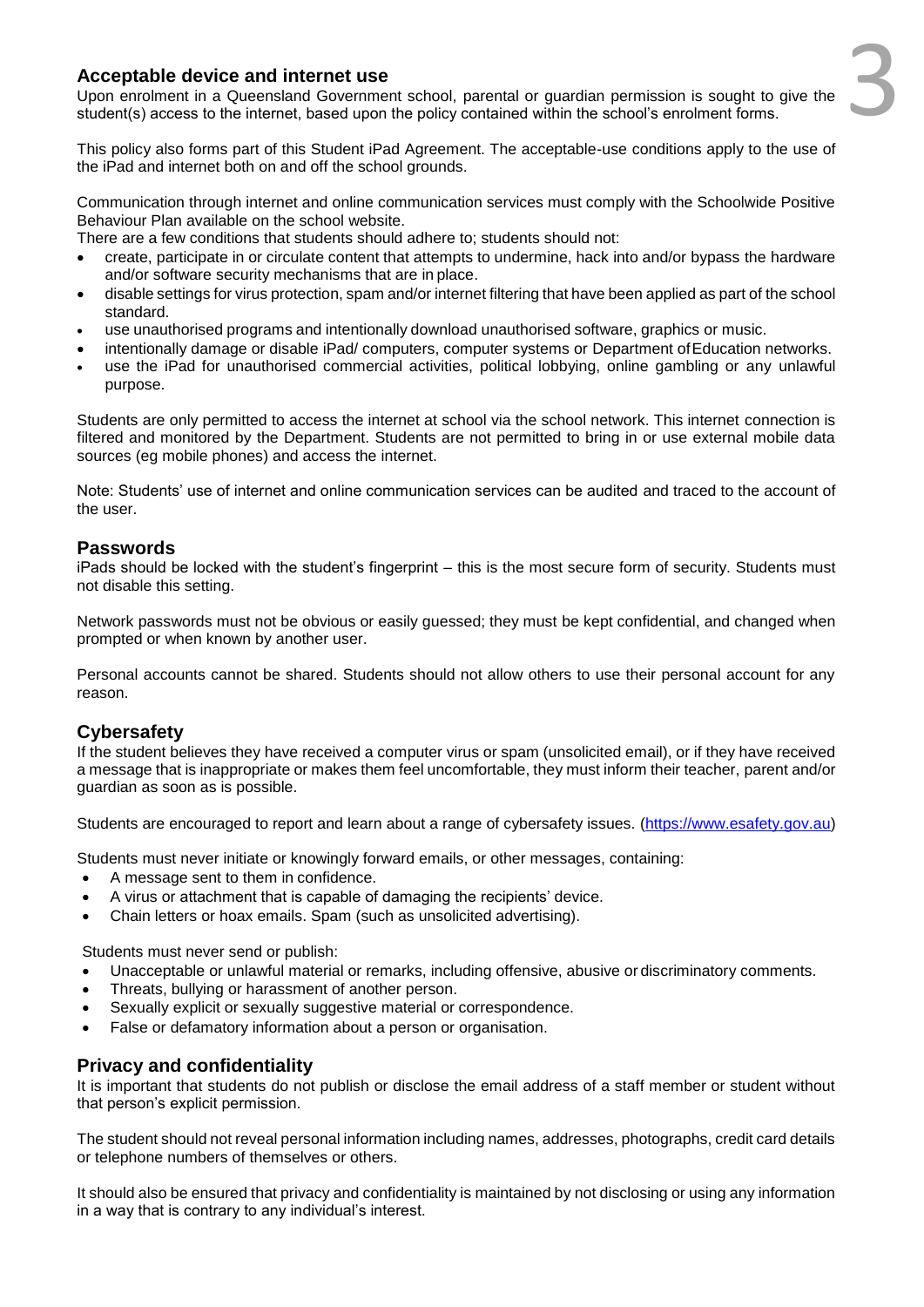#### **Intellectual property and copyright**

Students should never plagiarise information and shall observe appropriate copyright clearance, including acknowledging the original author or source of any information used.

4

It is also important that the student obtain all appropriate permissions before electronically publishing other people's works or drawings. The creator or author of any material published should always be acknowledged.

Material being published on the internet or intranet must have the approval of the principal or their delegate and have appropriate copyright clearance.

#### **Misuse and breaches of acceptable usage**

Students should be aware that they are held responsible for their actions while using the internet and online communication services. Students will be held responsible for any breaches caused by other person(s) knowingly using their account to access internet and online communication services.

The misuse of internet and online communication services may result in disciplinary action which includes, but is not limited to, the withdrawal of access to services.

#### **Software**

The pre-loaded apps provided with the iPad by the school remain the property of the Department of Education or the school. The parent or caregiver must ensure that the software is not copied, deleted or transferred, without prior written consent from the school. Unauthorised use may breach copyright laws and the parent or caregiver may be held liable for any damages incurred.

Students will have the ability to install additional apps onto the iPad using a personal Apple ID, provided they are over the age of 13. Personal apps, movies or music may be installed/ loaded on the iPad. If your child is under the age of 13, it is a requirement that a parent/caregiver creates an Apple ID and creates a child account for their student.

Personal apps, music and movies must downloaded wirelessly. Parents are encouraged to use the Parent Control features available on all iPad devices. Please see the Kepnock website for links to assist parents with creating an Apple ID and using parent control measures.

#### **Internet Filtering**

Each iPad will have a *profile* installed. This profile pre-configures the device with access to the school's network. It cannot be removed. The school uses Meraki as the Mobile Device Manager. This is a requirement from the Department of Education. Meraki will be used by the school to assist with finding lost or missing devices, and to manage the distribution of apps and documents to the iPad fleet.

Content on student's iPads while connected to the school network will have content filtered by the Department of Education. This is not true outside the school premises, where the devices will have open access to the internet, such that your computers at home now have. Parents need to be mindful of this and supervise use of these devices at home as they presently do. Checking documents, photographs, movies and internet search history is much easier on an iPad compared to a computer. Please see the Kepnock website for links to Apple support on managing iPads at home.

#### **Monitoring and reporting**

Students must be aware that all use of internet and online communication services at school can be audited and traced to the account of the user.

All material on the iPad is subject to review by authorised school staff. If at any stage there is a police request, the Department of Education may provide the authorities with access to the iPad and personal holdings associated with the use of the device.

iPads will be periodically and randomly audited in class by the school and any inappropriate materials will be dealt with according to school policy. It is important to remember that while the iPads provided to students for personal use, they remain the property of Education Queensland and must not contain any offensive or inappropriate material.

#### **Students' reporting requirements**

Students are required to report any internet site accessed that is considered inappropriate.

Any suspected security breach involving students, users from other schools, or from outside the Queensland Department of Education must also be reported to the school.